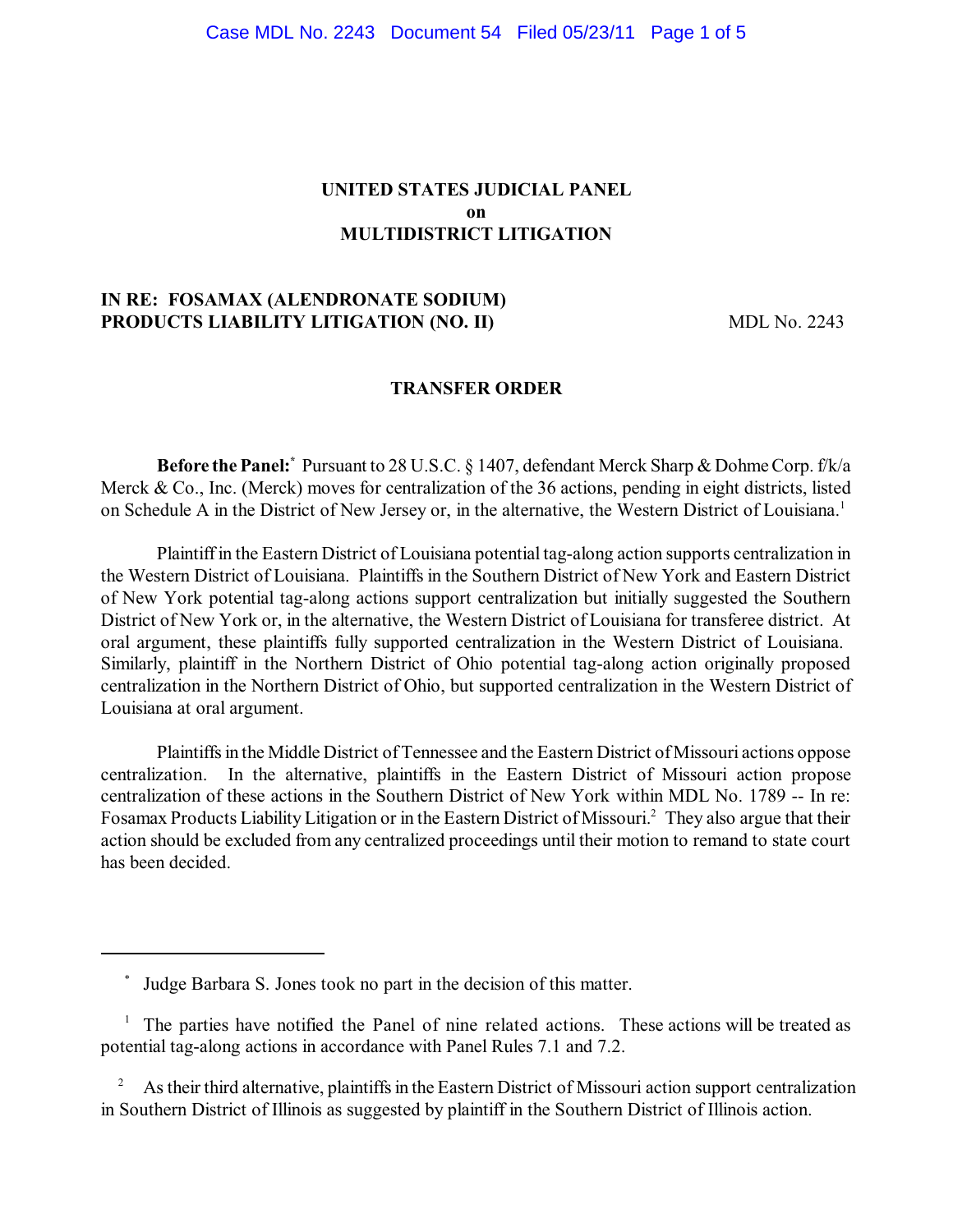- 2 -

Plaintiff in the Southern District of Illinois action opposes centralization as well.<sup>3</sup> In the alternative, she suggests centralization in SouthernDistrict ofIllinois. At oral argument this plaintiff also supported centralization in the Western District of Louisiana.

On the basis of the papers filed and hearing session held, we find that these 36 actions involve common questions of fact, and that centralization under Section 1407 will serve the convenience of the parties and witnesses and promote the just and efficient conduct of this litigation. All actions share questions of fact arising from similar allegations that use of Fosamax or its generic equivalent caused femur fractures or similar bone injuries. Given that over 40 actions are pending in fourteen districts before fourteen judges, centralization is warranted and will eliminate duplicative discovery, prevent inconsistent pretrial rulings, and conserve the resources of the parties, their counsel and the judiciary.

Some plaintiffs seek exclusion from centralized proceedings on the ground that their actions are too advanced to benefit from such proceedings and transfer at this stage would merely delay resolution of their actions. While the point at which an action should be excluded from centralized proceedings is not definite, neither of the actions sought to be excluded has progressed to that point. Discovery has only just begun in one of the actions, and significant pretrial proceedings remain in both actions. *See, e.g., In re Denture Cream Prods. Liab. Litig.*, 624 F. Supp. 2d 1379, 1381 (J.P.M.L. 2009) (finding action not too far advanced to be included in centralized proceedings).

We also decline to exclude the Eastern District of Missouri action at this time. Plaintiffs in that action can proceed with their motion to remand to state court in the transferee district. *See, e.g., In re Ivy*, 901 F.2d 7 (2nd Cir. 1990); *In re Prudential Ins. Co. of Am. Sales Practices Litig.*, 170 F. Supp. 2d 1346, 1347-48 (J.P.M.L. 2001).

We are persuaded that the District of New Jersey is an appropriate transferee forum for this litigation given the number of cases pending there and the length oftime some ofthose actions have been pending. The headquarters, witnesses and documents of the common defendant, Merck, are located within the District of New Jersey, and nearly two-thirds of the pending actions are already in this district before a single judge. In addition, the federal courthouse in Trenton, New Jersey, is relatively close to the state court in Atlantic City, New Jersey, where hundreds ofrelated cases are pending. Centralization in this district could facilitate coordination between the federal and state courts. Centralization in this district also permits the Panel to assign the litigation to an experienced transferee judge who is already presiding over 27 actions in the District of Jersey.

IT IS THEREFORE ORDERED that pursuant to 28 U.S.C. § 1407, the actions listed on Schedule A and pending outside the District of New Jersey are transferred to the District of New Jersey and, with the consent of that court, assigned to the Honorable Garrett E. Brown, Jr., for coordinated or consolidated pretrial proceedings with the actions listed on Schedule A and pending in that district.

<sup>&</sup>lt;sup>3</sup> Plaintiff in the Southern District of Illinois action asserts that plaintiffs in twelve other actions oppose centralization.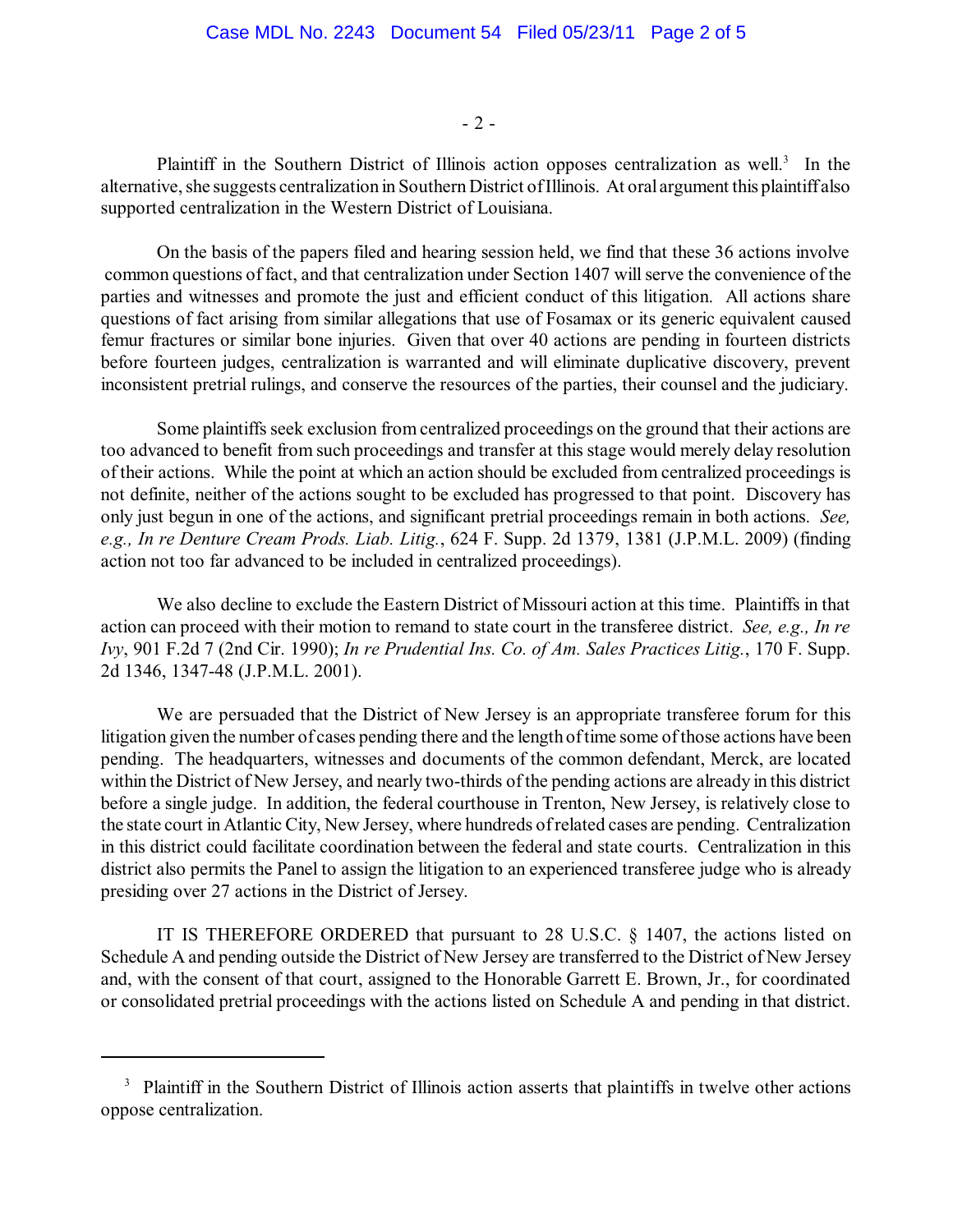PANEL ON MULTIDISTRICT LITIGATION  $\overline{L}$  $\sqrt{d}$  $\mathbb{Z}$   $\mathbb{Z}$   $\mathbb{Z}$   $\mathbb{Z}$   $\mathbb{Z}$   $\mathbb{Z}$   $\mathbb{Z}$   $\mathbb{Z}$   $\mathbb{Z}$   $\mathbb{Z}$   $\mathbb{Z}$   $\mathbb{Z}$   $\mathbb{Z}$   $\mathbb{Z}$   $\mathbb{Z}$   $\mathbb{Z}$   $\mathbb{Z}$   $\mathbb{Z}$   $\mathbb{Z}$   $\mathbb{Z}$   $\mathbb{Z}$   $\mathbb{Z}$   $\mathbb{Z}$   $\mathbb{Z}$   $\mathbb{$ John G. Heyburn II Chairman

Frank C. Damrell, Jr.

Kathryn H. Vratil W. Royal Furgeson, Jr.<br>Frank C. Damrell, Jr. Paul J. Barbadoro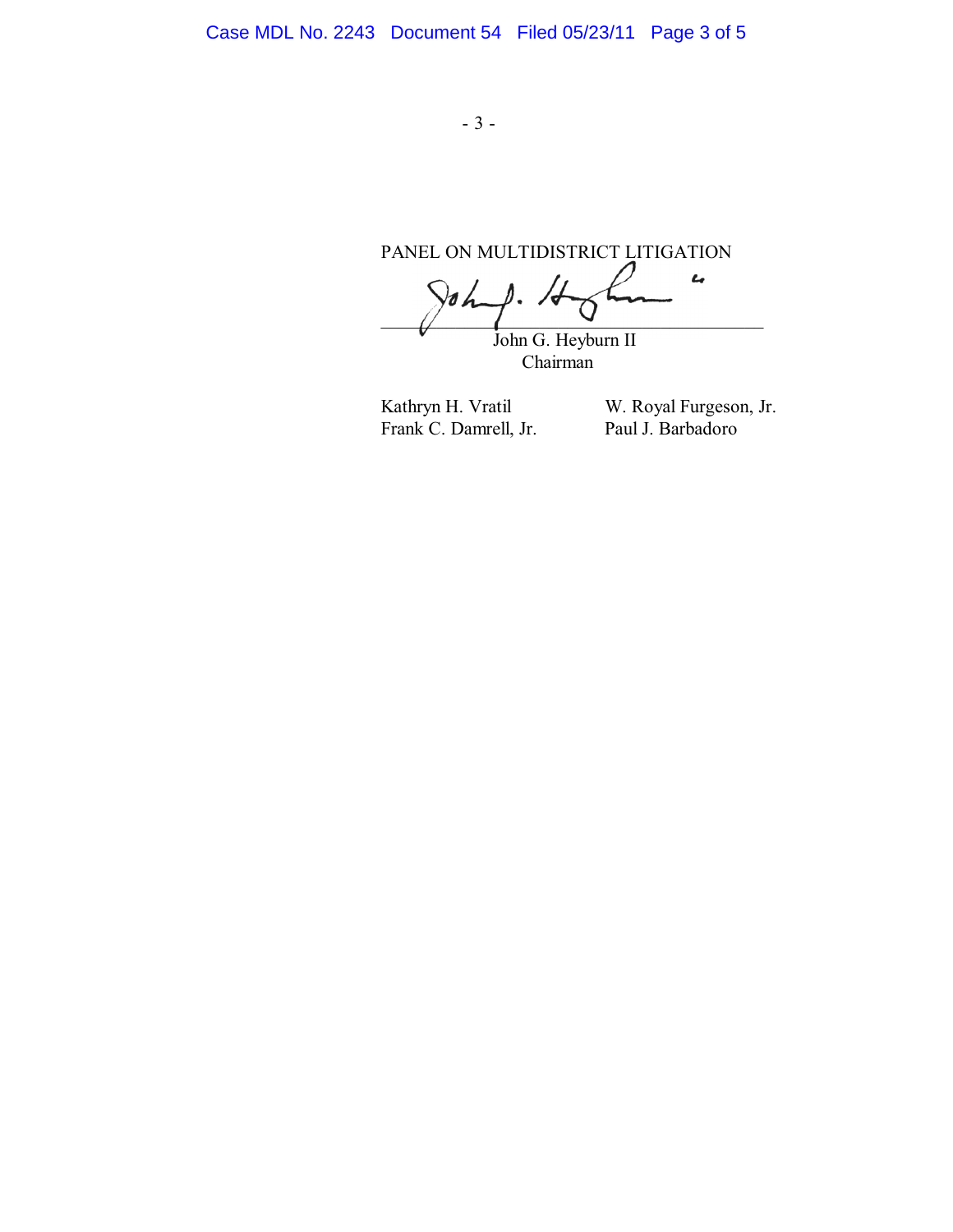Case MDL No. 2243 Document 54 Filed 05/23/11 Page 4 of 5

# **IN RE: FOSAMAX (ALENDRONATE SODIUM) PRODUCTS LIABILITY LITIGATION (NO. II)** MDL No. 2243

### **SCHEDULE A**

Middle District of Florida

Gloria Holbrook v. Merck & Co., Inc., C.A. No. 2:10-00422

Southern District of Illinois

Betty Miller v. Merck & Co., Inc., C.A. No. 3:10-00117

Eastern District of Kentucky

Lucille Collins v. Merck & Co., Inc., et al., C.A. No. 2:11-00044

Western District of Louisiana

Janet Boudreaux, et al. v. Merck & Co., Inc., C.A. No. 6:10-00546

Eastern District of Missouri

Patrick Welch, et al. v. Merck, Sharpe & Dohme, Corp., et al., C.A. No. 4:11-00535